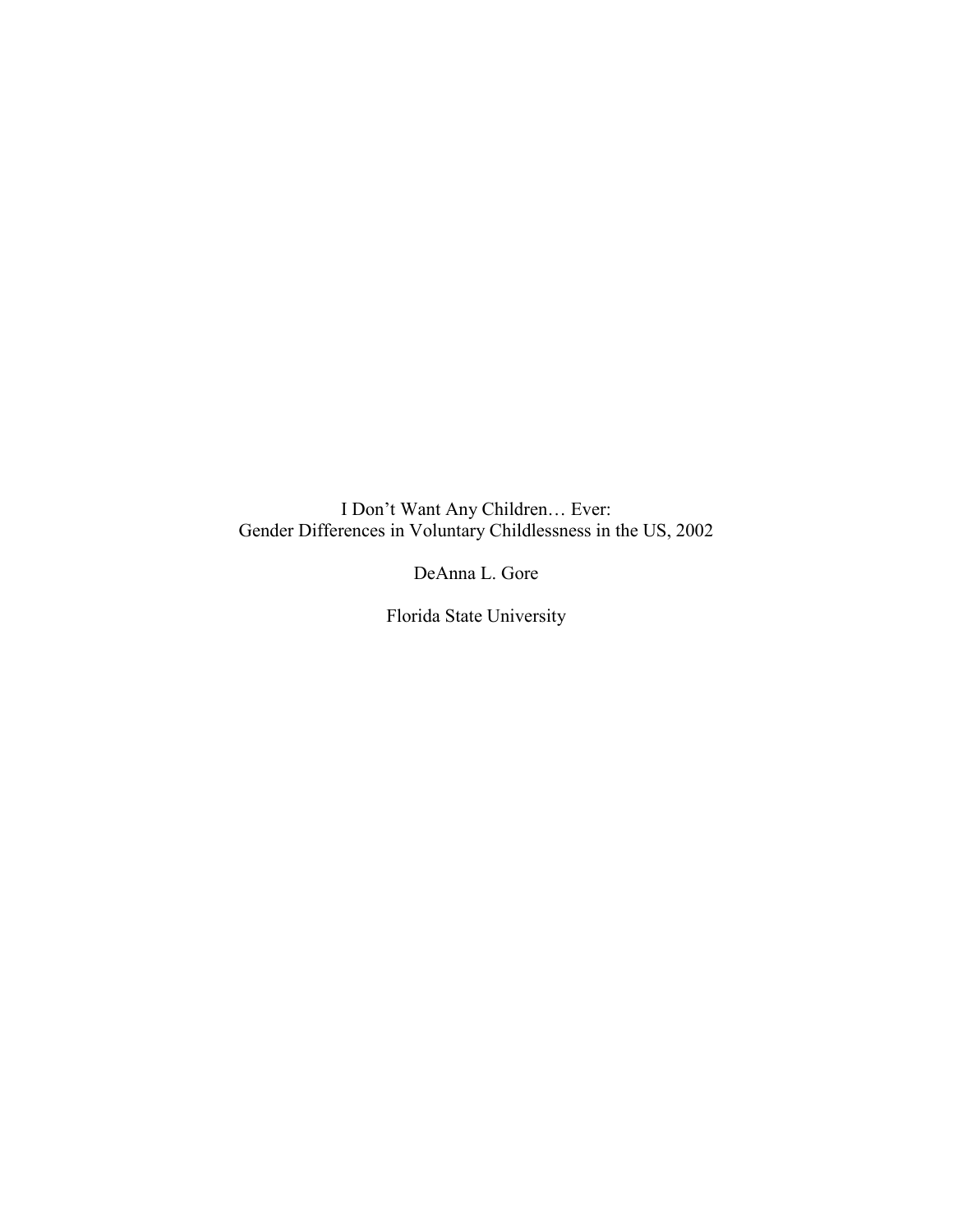## **ABSTRACT**

The voluntarily childless population has been increasing in proportion over the past decades. While empirical research is abundant for women, there has been little indepth study in males who choose to remain childless. Using the Cycle 6 of the National Survey of Family Growth, 2002, this paper examines various socioeconomic and demographic characteristics of the voluntarily childless population with a focus on the gender differences. Preliminary bivariate analysis shows that males are more likely to remain childless over the life course than females. While 18.90 percent of men in the 40 to 44 year age group are voluntarily childless, only 10.27 percent of women are. The characteristics of the voluntarily childless in the sample remain constant with other literature, as they are likely to be white native born with at least a high school diploma, are employed, have a relatively high total family income, and reside in metropolitan areas. In terms of gender differences, voluntarily childless women are more likely to have a higher education and total family income than voluntarily childless men. With relatively similar characteristics, the gender difference in the proportion to remain childless still remains unexplained. There are more stigmas for females to never enter parenthood than there are for males. Motherhood is seen as a sign of achievement and femininity, while a man's accomplishments are viewed through his income and career. This provides more of an incentive for women to have children than men.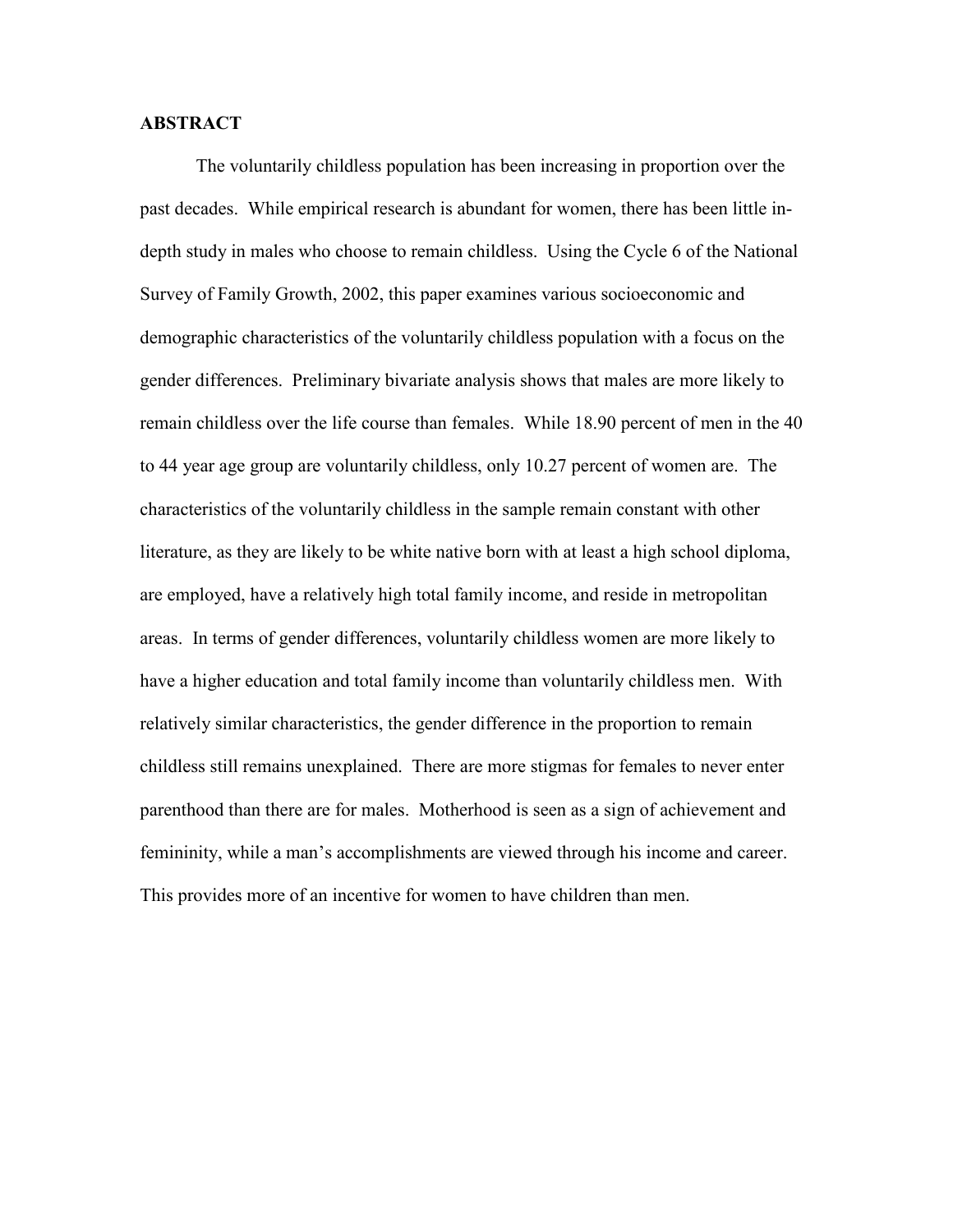## INTRODUCTION

The traditional social constructions of "family" have continually been changing in recent decades. Americans have become more tolerant in the concept of family, as cohabiting couples, gay and lesbian families, and single-parent families are becoming increasingly common. Another group that has been slowly growing and gaining more attention is those individuals and couples that remain childless or "childfree" through their lifetime. This movement had gained much attention in empirical research during the seventies and eighties, as numerous studies examined the trends and determinants of childlessness (Ritchey & Stokes, 1974; Veevers, 1980; de Jong & Sell, 1977; Mosher & Bachrach, 1982; Bloom & Trussell, 1984). However, much of the research on childlessness focuses on women. Men are not widely studied on this topic due to the scarcity of data on men's fertility behavior.

 This paper contributes to this undeveloped area using the National Survey of Family Growth, which obtained the fertility history for both males and females in 2002. Various socioeconomic and demographic characteristics of the voluntarily childless population are examined with the specific focus of gender differences among the childless. First I will give an overview of the literature on voluntary childlessness, including trends over time and how the characteristics of the childless and parents differ. The motives for not having children are also reviewed, citing several gender differences in these reasons.

#### BACKGROUND

There are several different definitions of those who are childless. Ireland (1993) terms those who are not able to have children due to infertility or other health problems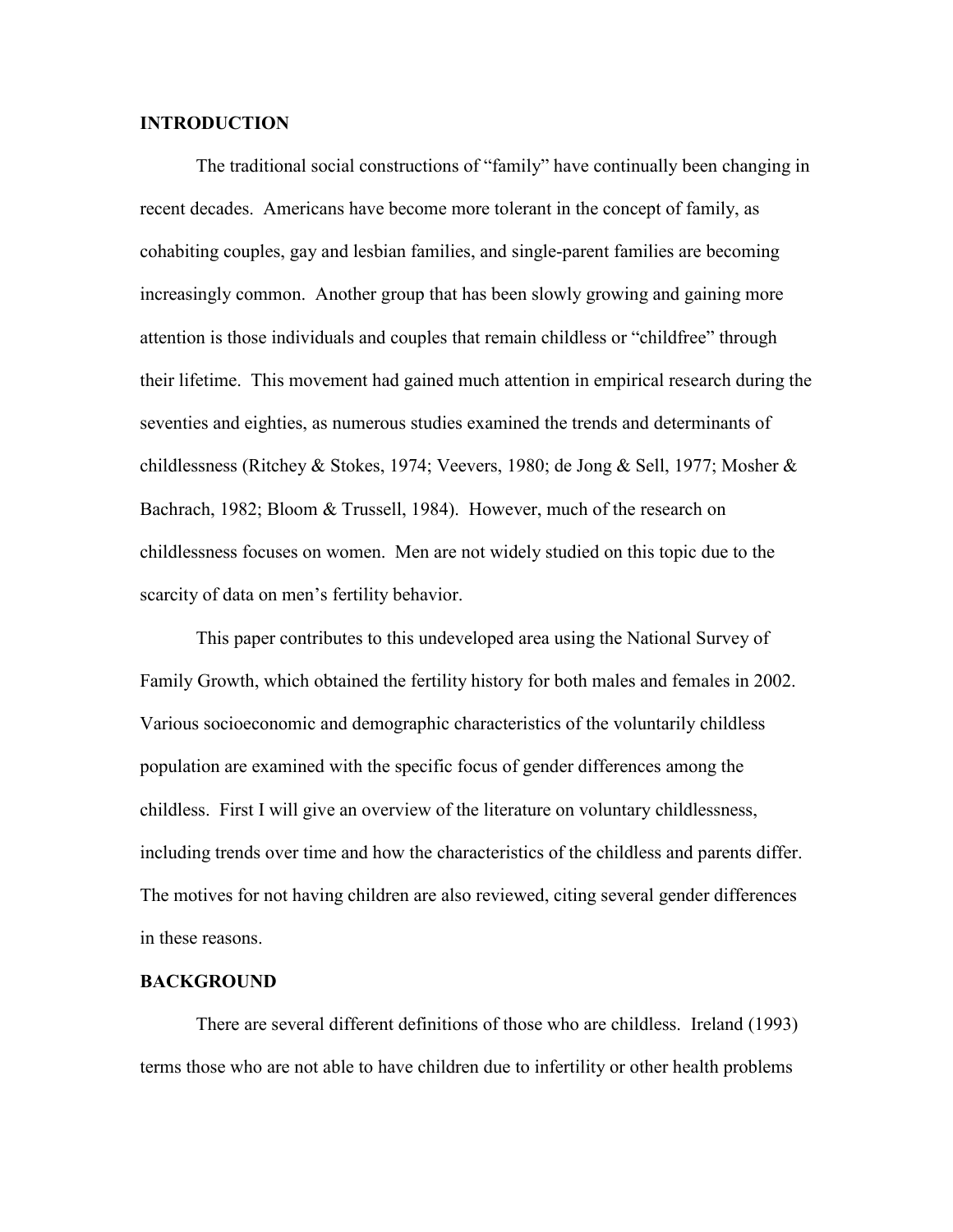'traditional women'; these women are also known as involuntarily childless. Women who are waiting, or childless by delay, are labeled as 'transitional women,' (Ireland, 1993) or postponers (Heaton, Jacobson & Holland, 1999). However, sometimes these women become permanently childless, as they may wait until it is too late to physically bear children. The focus of this paper is on women and men who consciously choose not to become parents. While Ireland (1993) labels these women, 'transformative women,' they will be called voluntarily childless from here on out.

#### Trends in Childlessness

 In 1990, the US Census figures showed that for the first time, households without children under 18 living in them outnumbered homes with children (from Lafayette, 1995). According to other Census figures, one in five baby boomer women are remaining childless. Figure 1 shows the how voluntary childlessness of women 15 to 44 years of age has increased from 1982 to 1995 (Abma, et. al, 1997). Statistics from the National Survey of Family Growth show that between 1982 and 1988, there was an increase of 1.3% in childlessness. In 1995, 6.6 percent of women were voluntarily childless, while 2 percent were involuntarily childless. The rate of involuntary childlessness has declined, and remained constant at 2 percent, as women are in better health and there is a general decrease in sterility caused by sexually transmitted diseases (Boyd, 1989). Altogether, in 1995, 5.4 million women had no children and expected none in the future (Abma, et. al, 1997). The *American Demographics* magazine projects that by 2010, the number of married couples without children is expected to increase to nearly 31 million (from Lafayette, 1995).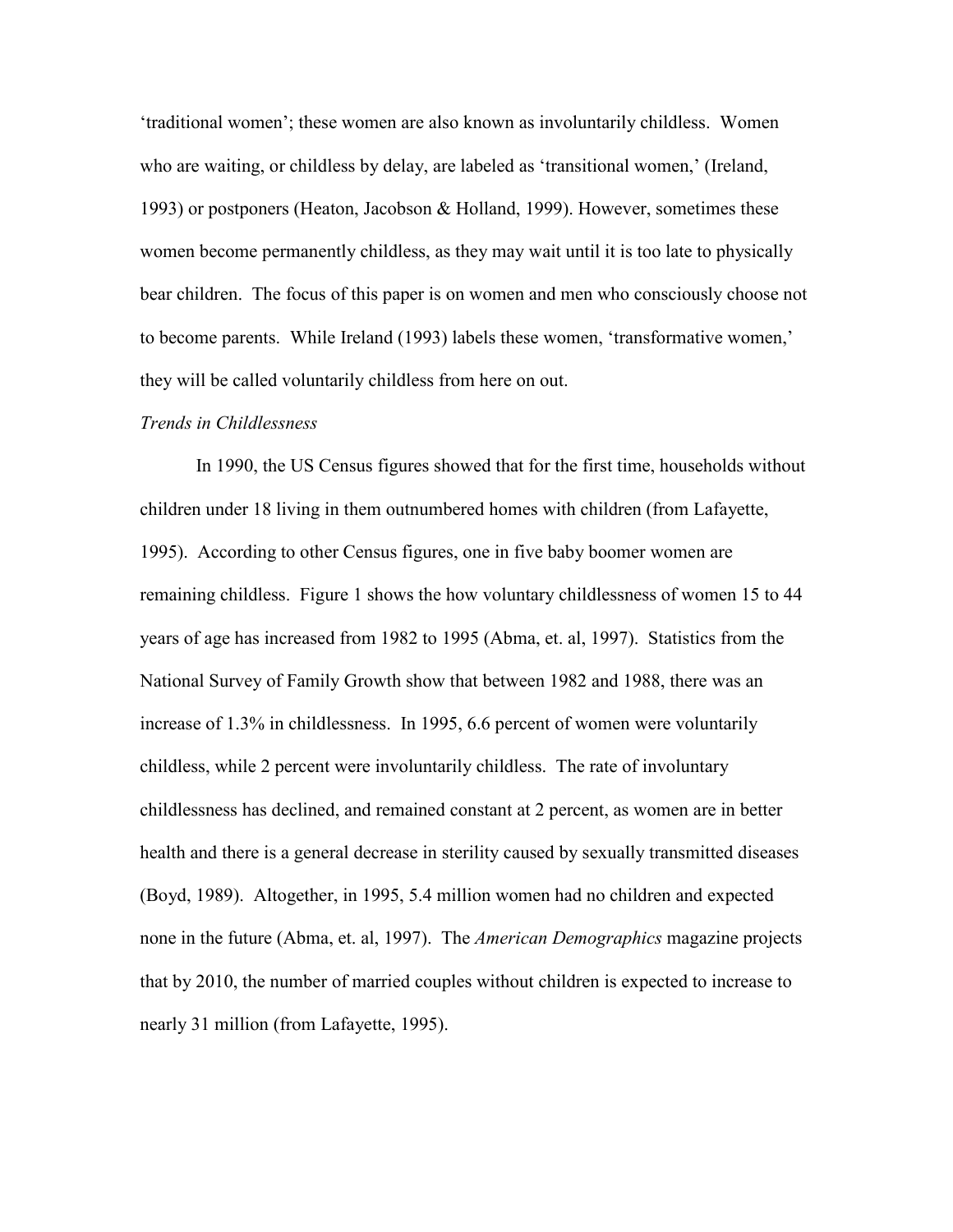

Source: National Survey of Family Growth; Abma, et. al, 1997

 Voluntary childlessness also reflects the decision of potential parents, which has varied substantially by period and cohort. Compared to 10 percent of women ages 40 to 44 in 1976, about 18 percent of woman never had a child (Downs, 2003). Much of this increase is due to social changes including increased female labor force participation, higher educational attainment, and an increase in later ages at first marriage (de Jong & Sell, 1977). Later marriages decrease the time during which pregnancy can occur.

 The majority of men and women have the intentions of having children, however many change their minds and their behaviors (Heaton, Cardell & Holland, 1999). In their study on persistence and change in the decision to remain childless, Heaton, et al. finds that postponers are the largest group in the analysis. However, as people age, they are more likely to remain childless or switch to a preference for childlessness. The likeliness they will have a child decreases due to biological processes and lifestyle preferences. Thirteen percent of the respondents switched from intending to have a child to the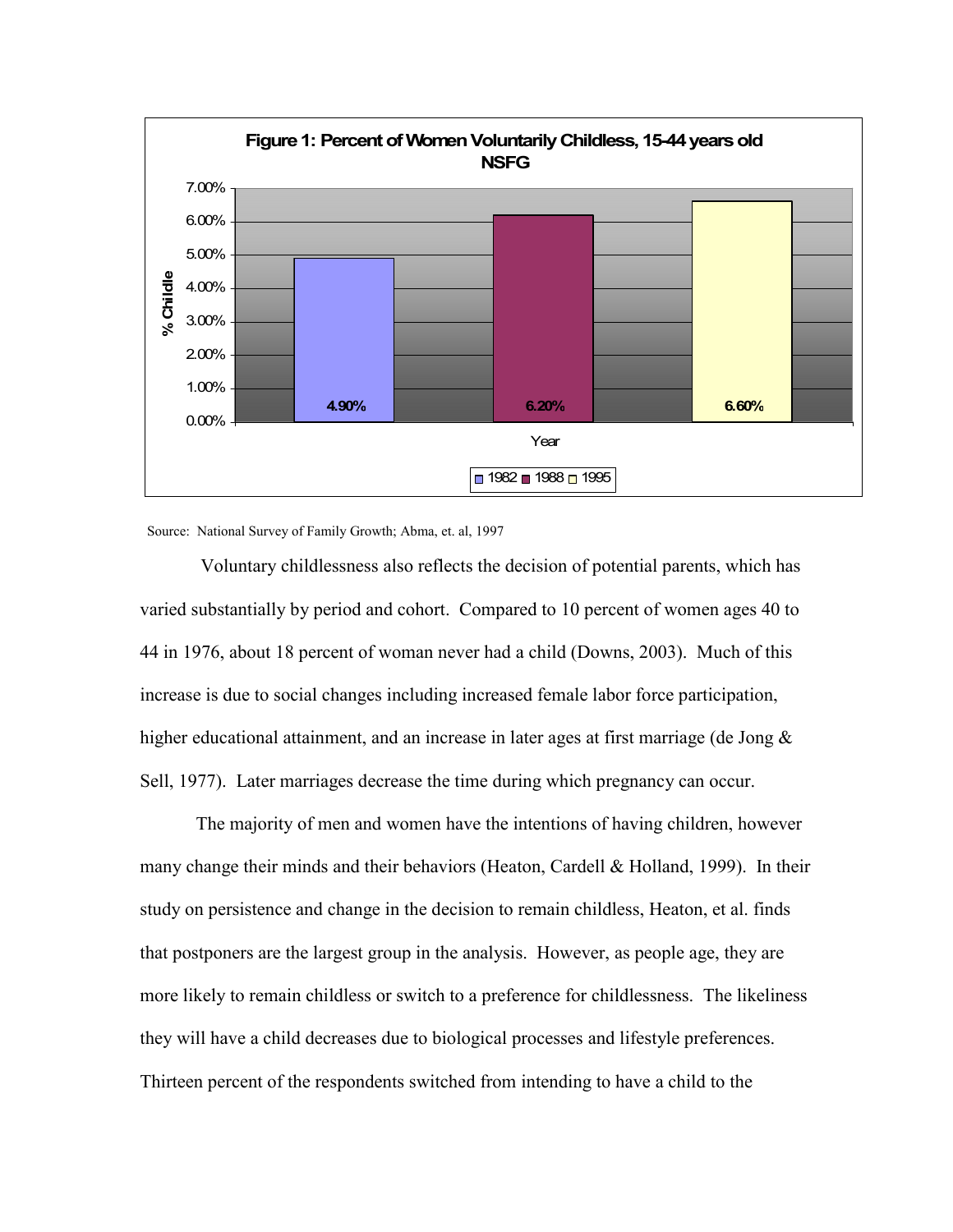decision of being childless between the six years of each survey. Seven percent reported consistently not wanting children.

Unfortunately, data on the fertility behavior of men are scarce. Only recently have surveys begun asking males. McAllister and Clarke (1998) acknowledge this, as they cite studies indicating that male and female rates of childlessness differ.

# Who doesn't want children?

 Compared to those with children, the voluntarily childless have been found to be more educated (Abma, et. al, 1997; Rose, 2003), more likely to be employed in managerial or professional occupations (Bachu, 1999), and earn relatively high incomes (Bachu, 1999). Rose (2003) finds that 81.5 percent of women with 16 years of education were mothers at 44-45 years, while only 63.4 percent of women with a doctorate or a professional degree had children. Another study by Goldin (1991) looks at the effect of college education on career-family choices for women. Those who graduated around 1972 and were between the ages of 37 and 47 at the time of the survey, 29 percent had not yet had a child. For those who continued their education after their Bachelor's, 33.3 percent were without child.

 In a 1994 study, researchers found that 61 percent of female American managers were childless; 50 percent of women in academia were reported childless in a 1998 study (from Rabin-Margalioth, 2004). In a Harvard Business Review looking at those in the 41 to 55 year age group, 33 percent of high achievers and 49 percent of ultra achieving women had no children (Hewlett, 2002).<sup>1</sup> However, only 25 percent of high achieving

<sup>&</sup>lt;sup>1</sup> High achievers make \$65,000 or more a year, while ultra achievers make more than \$100,000 (Hewlett, 2002).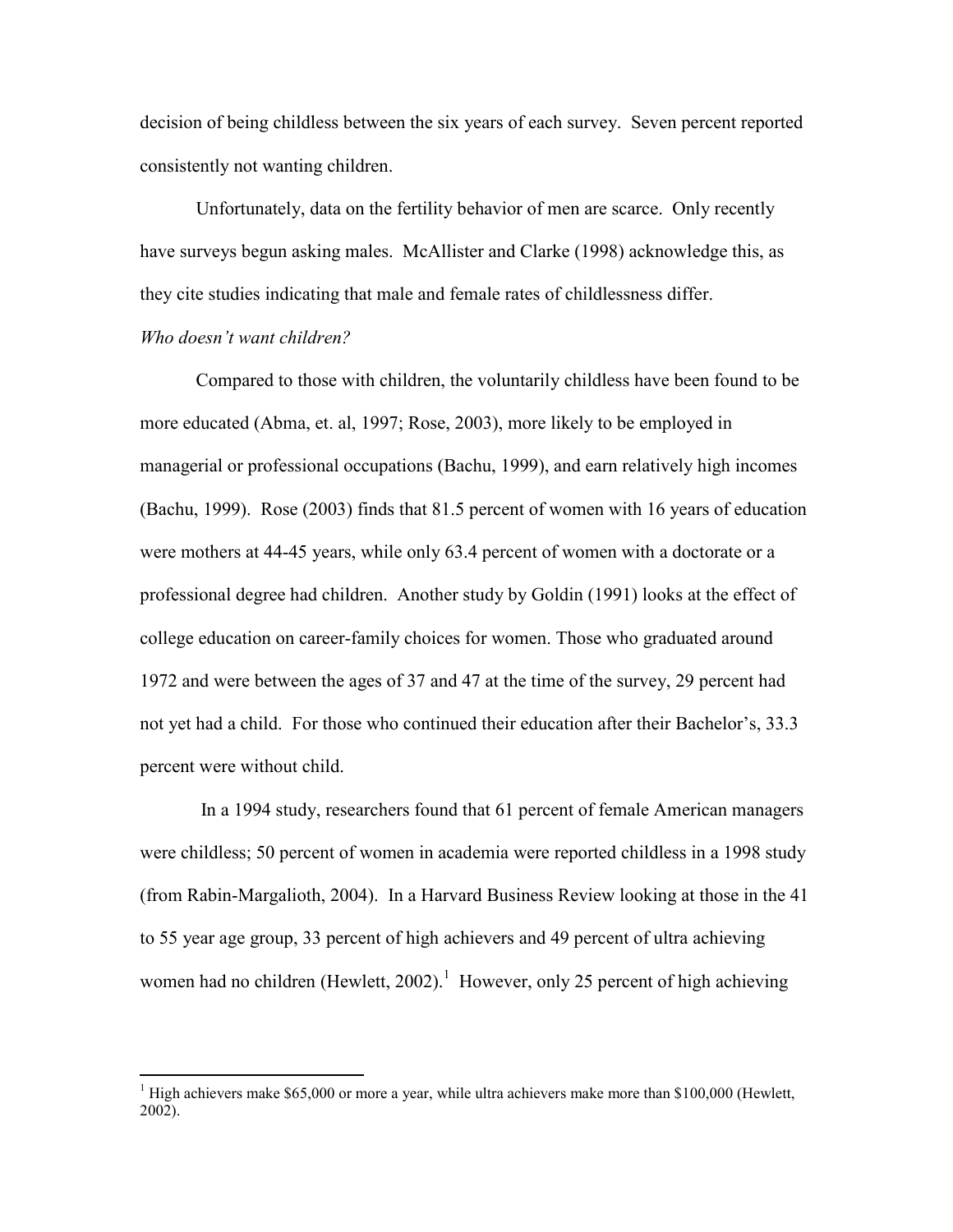men and 19 percent of ultra achieving men were childless. This shows a significant gender difference in childlessness.

Childlessness is also more prevalent in urban then rural areas (Taueber, 1971; DeOllas and Kapinus, 2002). This association emphasizes the relative advantage of children in rural areas as compared to urban. There are more opportunities in the more developed areas for a more varied life style.

Marital status is a very important predictor of childlessness. Although births outside of marriage are common, many women would prefer to be married when starting a family. Women who have never been married are more likely to be childless than women who have been married (Bachu, 1999)

#### Why they choose childlessness

 For some people, the decision to not become parents occurs early on in life, while others have reported that being childless was not a conscious decision for them. Many times, one's career dictates the path of childlessness in their personal lives. Hewlett finds that 31 percent of ultra achieving women 41-55 years reports still wanting to have a child, while only 14 percent of high achieving women agreed that their decision to remain childless occurred early on when they graduated from college<sup>2</sup>. However, career satisfaction and success as a motive to remain childless is described more so by women, than men (Park, 2005). Thus, despite the increase in labor force participation by women, they usually have to balance career and family more. Not having the ability to achieve this balance this is a conviction expressed by some women in Park's research.

 While some do not want to sacrifice their career, others choose to remain childless to maintain the benefits of an adult-oriented, childfree lifestyle. As one male interviewee

<sup>2</sup> See note 1

 $\overline{a}$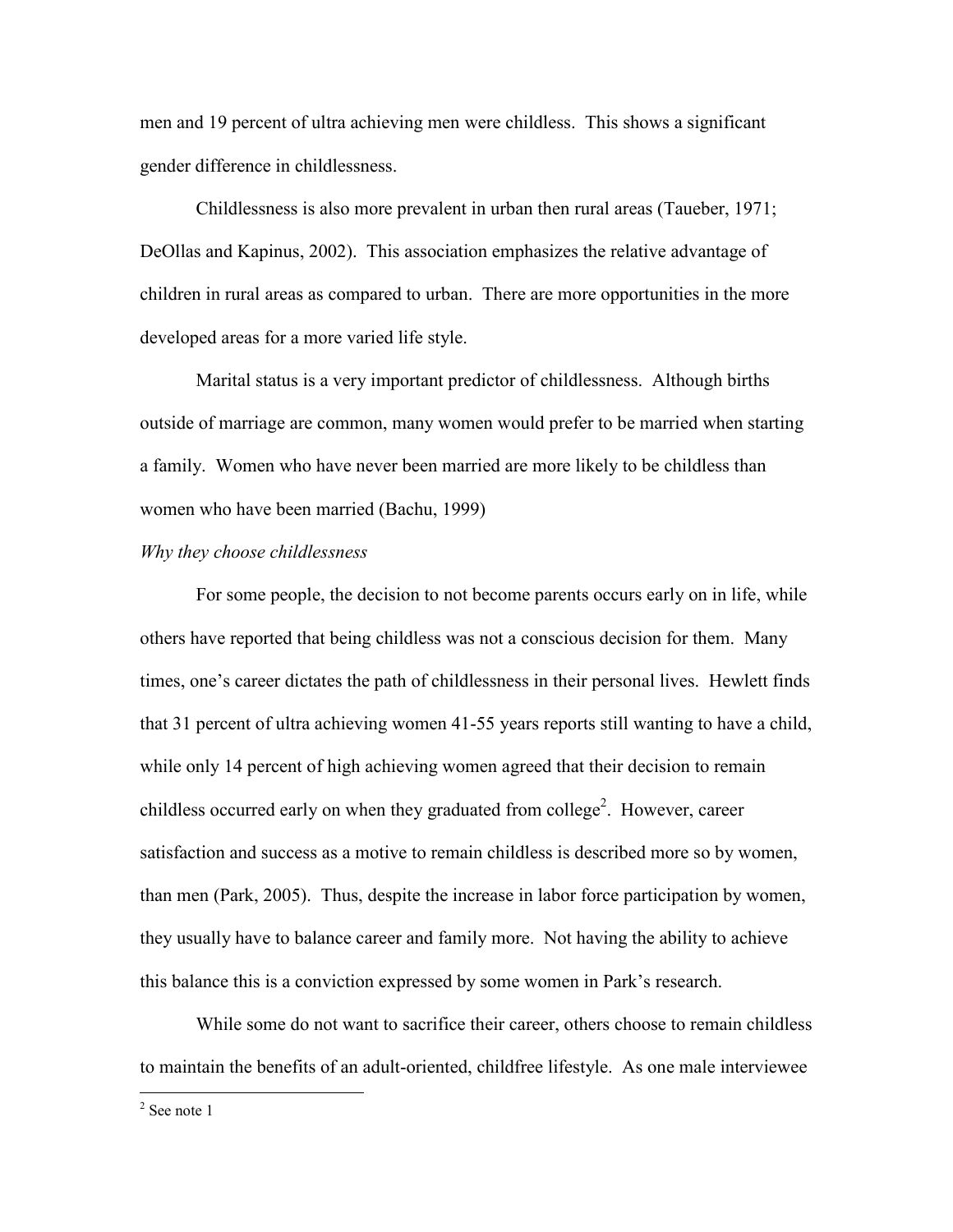responded, "the benefits of having children would not outweigh not having them" (Park, 2002: 393). Houseknecht (1987) reviewed the childlessness literature of twenty-nine studies published between 1971 and 1981, and found that in 79 percent of these studies, females and males nearly equally mentioned greater opportunity for self-fulfillment and spontaneous mobility. However, Park (2002) finds that more women than men express these benefits; more men find that their lack of maturity and undeveloped sense of responsibility as their benefit of maintaining an adult lifestyle. Personality traits including impatience, anxiousness, and perfectionism were also seen as contrasting to those for good parenting.

 Females are also more likely than men to mention early socialization and the influence of parenting models in their choice for childlessness (Park, 2002; Houseknecht, 1987). These women may have interpreted the experiences of some mothers, including their own, in a way that affected their decision. For one woman, she "perceived her mother as a woman without her own identity, who lives through her children in a manipulative way" (Park, 2002: 387). Others are daunted by the stories of friends and family on the difficulties of raising children. By not having children, they avoid these strong negative feelings.

For more female subjects than males, their discomfort or lack of interest in children is a key motive for their decision (Park, 2002). Conversely, other researchers found that this general dislike of children mentioned by males more often. Houseknecht (1987) found 43 percent of the male samples in the articles mentioning this as a motive, compared to only 26% of the female samples. This gender-related finding was also found by Lunneborg (2000)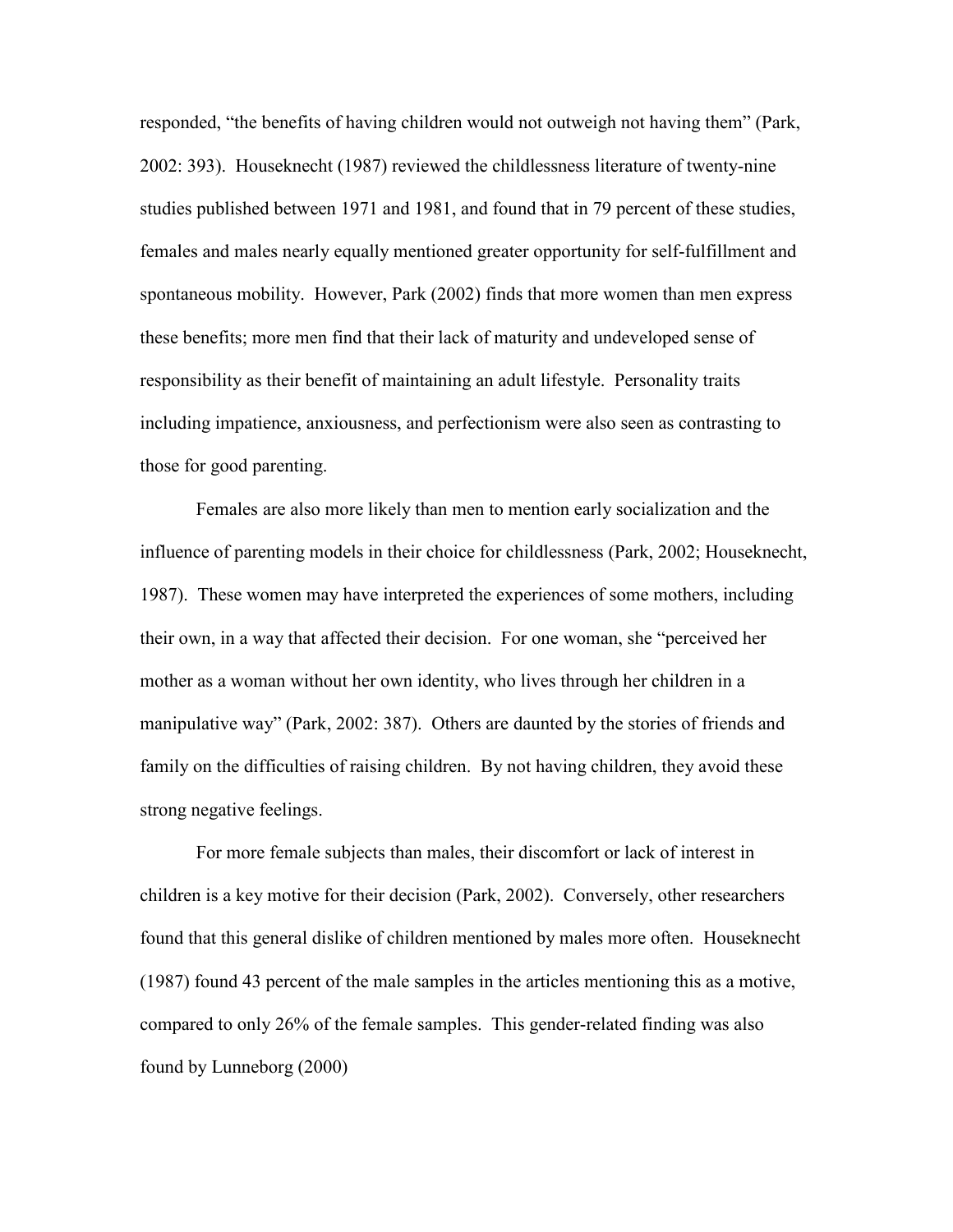## DATA

 The National Survey of Family Growth (NSFG) is conducted by the National Center for Health Statistic (NCHS). Cycle 6, which is used for this analysis, is based on an area probability sample that represents the household population of the United States. Respondent consisted of 7,643 females and 4,928 males between the ages of 15 and 44 years, with the in-person interviews occurring from January 2002 to March 2003. The female questionnaire of the NSFG covers topics related to factors affecting birth and pregnancy rates and women's reproductive health, while the male questionnaire includes topics of fatherhood.

 The main focus is on the population who are voluntarily childlessness through their entire life course. While there are women and men at all ages who are childless, this may only be temporary as they are postponing childbearing. Since most women are finished with childbearing in their forties, this paper will focus on men and women 40 to 44 years old. It is important to note that it is possible for men over the age of 44 years to have children, however men past this age were not interviewed in this survey. To date, the NSFG is one of the few surveys that include questions concerning make fertility. Based on this, there are several assumptions that needed to be considered when examining both male and female voluntary childlessness. There are some instances that people at these older ages still want to have a child. These respondents were identified through the question "If it were possible, would you, yourself, want to have a/another baby at some time in the future" and were excluded from the childless sample. In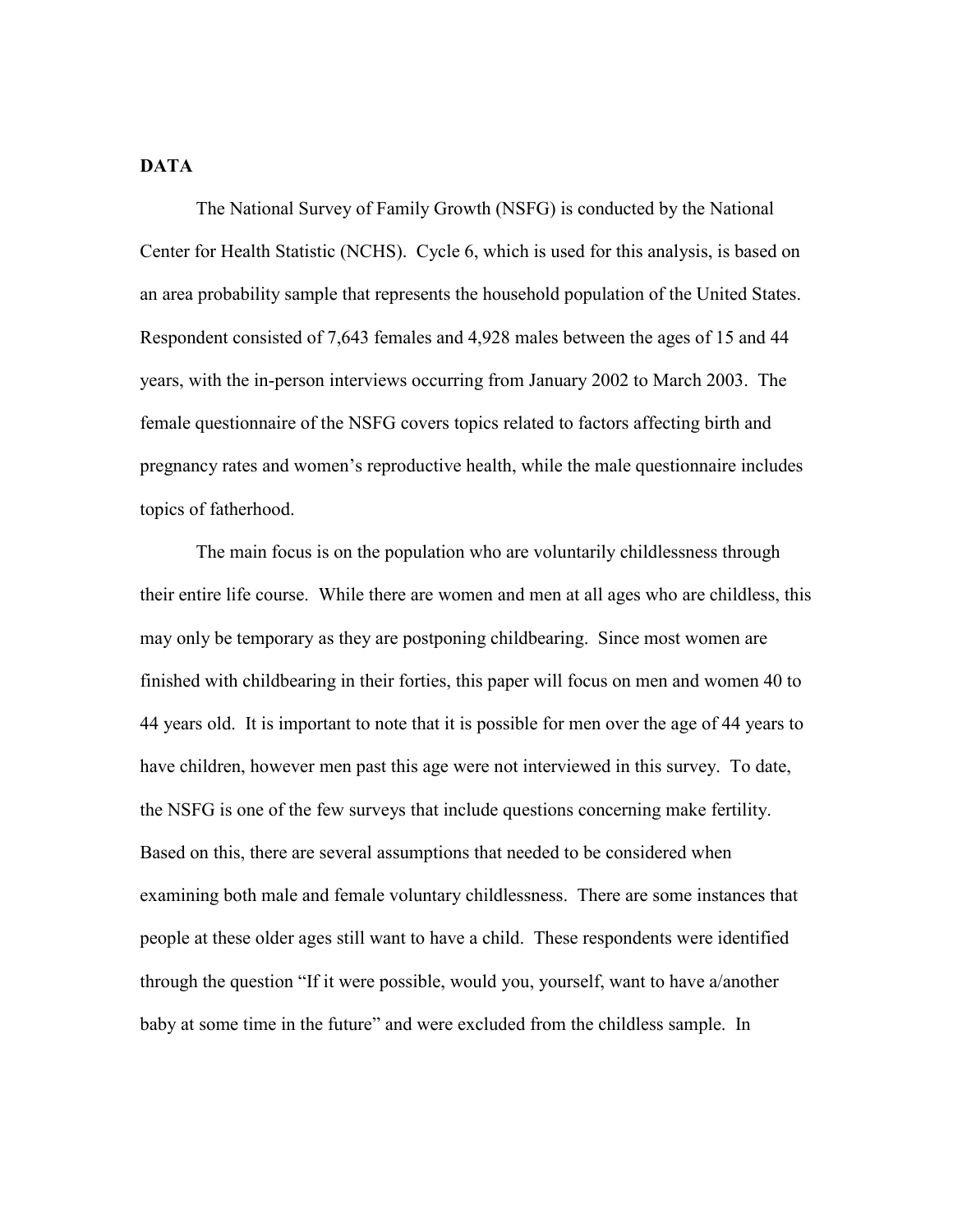addition, those respondents who were living with a partner who has at least one child were also excluded, as s/he may be playing some type of parent role to the child.

Another group of women to take into consideration are those who are sterile. Women who were surgically sterile for contraceptive reasons are considered to be voluntarily childless, while women who were surgically sterile for non-contraceptive reasons or were non-surgically sterile are considered involuntarily childless and are excluded from the final analysis. Similar questions regarding sterility were also asked of male respondents. Those who were sterile at the time of the interview were excluded from the final sample. After taking these groups of respondents into consideration, the final sample size included 743 women with at least one child, 85 childless women, 339 males with at least one child, and 79 childless males. The proportions across various socioeconomic and demographic variables are examined between men and women among those who are voluntarily childless.

### PRELIMINARY RESULTS

Figure 2 shows the percentage of males and females who are childless across the cohorts born from 1958 to 1987. These include those who are voluntarily, involuntarily, and temporarily childless. Those at the older ages have the lowest proportion of childlessness. 24.8 percent of the men who were born in 1958 were childless in 2002, while only 13.2 percent of women were. These percentages remain fairly constant through the younger cohorts, until about 1972 when the slope becomes steeper for both genders. In 2002, many of these respondents were in their late twenties and early thirties, which are the average ages when people are getting married and starting a family. For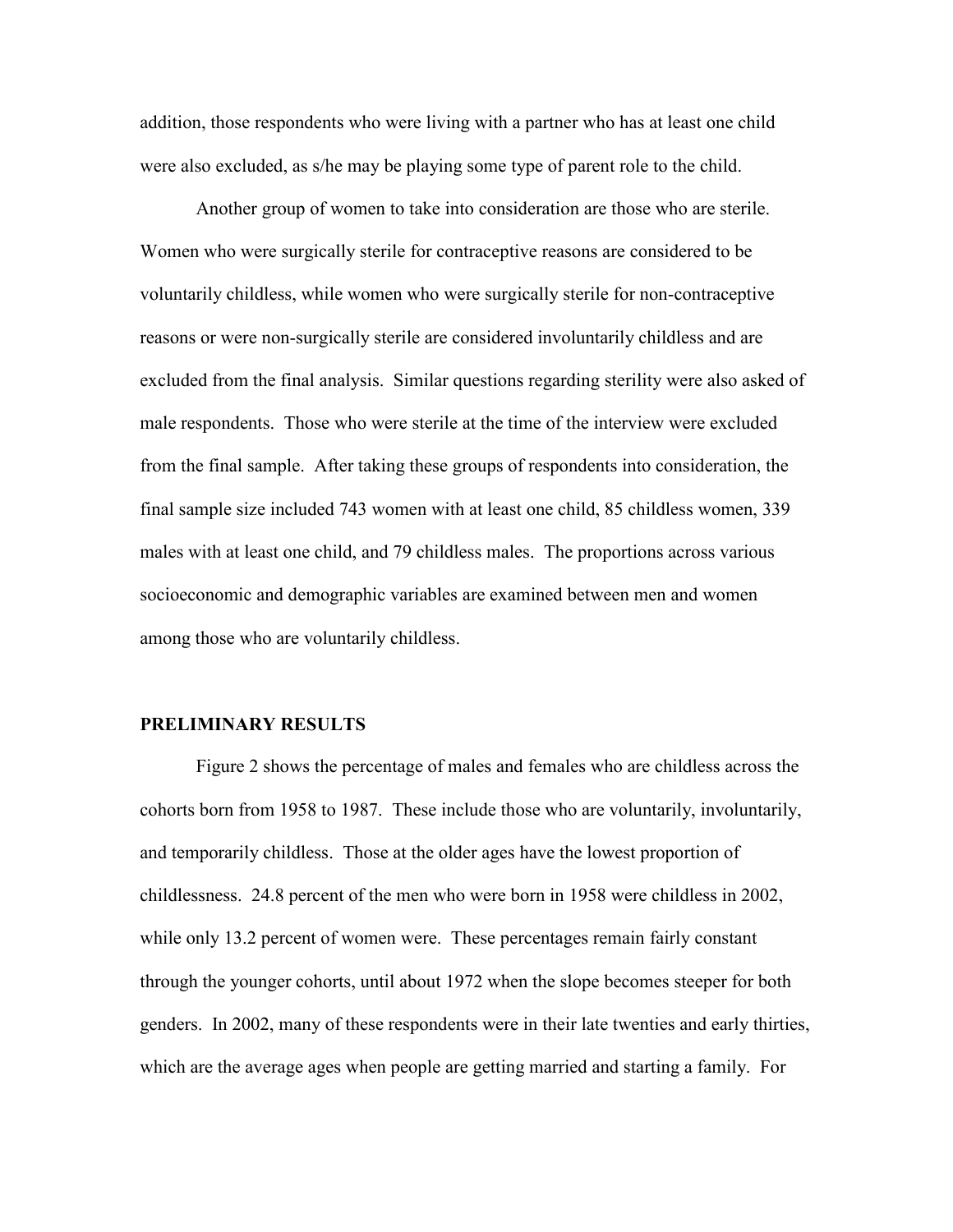the respondents born in this cohort, 40.5 percent of males and 26.4 percent of females had no children. The percentages increase as the cohorts become younger. Many of these respondents have not had as much time in their childbearing years, and may also be postponing having children to concentrate on their education and careers. In addition to the cohort variations, it is quite apparent that there are gender differences in childlessness. With the youngest ages as an exception, males have a higher proportion of childlessness than females.



 Table 1 presents the proportions of females and males between the ages of 40 and 44 who are voluntarily childless across several various socioeconomic and demographic variables. While 18.90 percent of men are childless, only 10.27 percent of women are. These results are matching to those of Figure 1, where a higher percentage of men are childless.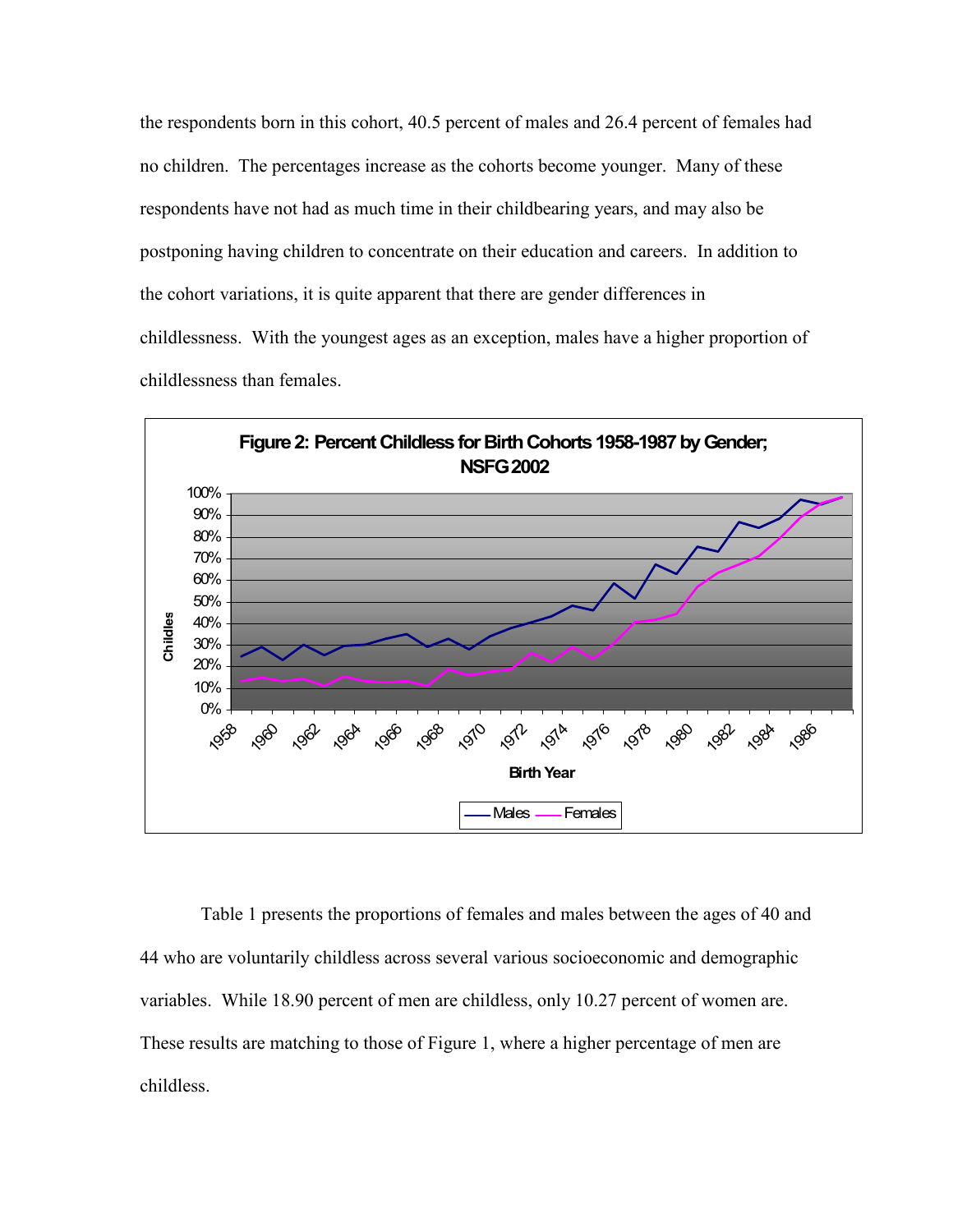While there presents to be no significant difference in marital status for females (both never married and ever married at roughly 50 percent each), almost 10 percent more childless males have never been married. The percentage of voluntarily childless respondents is high for both men and women who only have a high school diploma (50.63 percent and 47.06). However, 41.17 percent of childless females have earned a Bachelor's or higher degree, compared to only 34.18 percent of men. Almost 50 percent of childless women have a total family income of \$50,000 or greater compared to about 38 percent of men. This is in accordance with findings from previous studies where childless women are more likely to have a higher education and total family income than voluntarily childless men. There are no major gender differences in labor force status among this group.

Voluntarily childless men and women are significantly more likely to be native born, compared to only between five and seven percent of the childless respondents being born outside of the United States. White Non-Hispanic males and females make up the majority of the voluntarily childless population, while Hispanics comprise of the least proportion of the childless, excluding the 'Other" category. For both nativity and race and ethnicity, there appear to be no large gender differences among this growing population.

Another aspect to examine is residence; whether s/he lives in a metropolitan area or not. As in previous research, the voluntarily childless are more likely to live in areas that are considered central cities, with the lowest proportion residing in non-metropolitan areas. While previous studies state that the childless are less likely to report being affiliated with a religion, these results are conflicting. Only 18.82 percent of women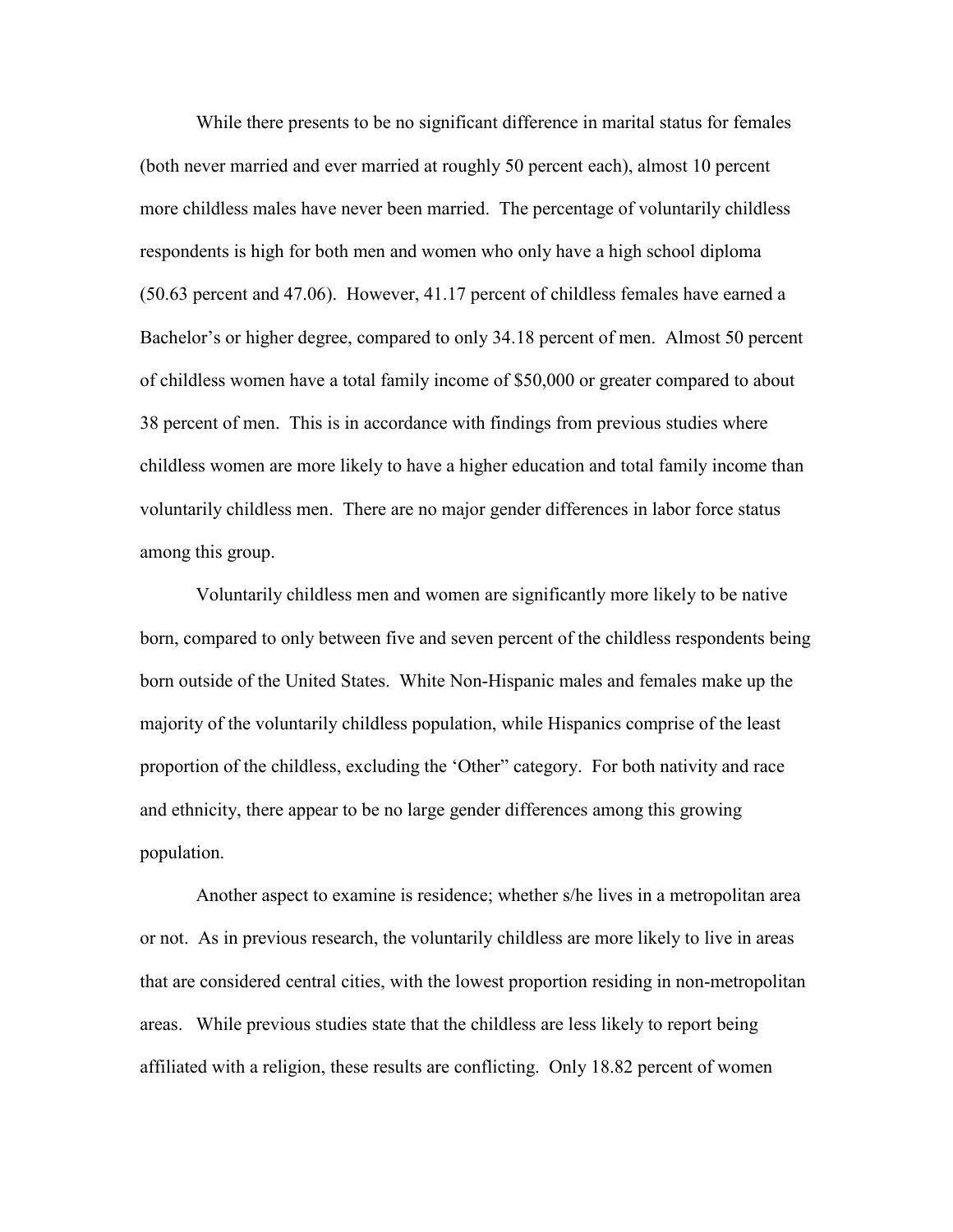reported having no religion, while 34.18 percent of voluntarily childless men stated this.

For those who are affiliated with a religion, Protestants are more likely to be voluntarily

childless than Catholics.

| Variable                      | Females (%) | Males (%) |
|-------------------------------|-------------|-----------|
| <b>Marital Status</b>         |             |           |
| Never Married                 | 49.41       | 59.49     |
| <b>Ever Married</b>           | 50.59       | 40.51     |
| <b>Educational Attainment</b> |             |           |
| Not HS graduate               | 5.88        | 8.86      |
| High school graduate          | 47.06       | 50.63     |
| Associate's degree            | 5.88        | 6.33      |
| Bachelor's degree             | 25.88       | 17.72     |
| Graduate                      | 15.29       | 16.46     |
| Nativity                      |             |           |
| Native                        | 92.94       | 94.94     |
| Foreign born                  | 7.06        | 5.06      |
| Race/Ethnicity                |             |           |
| White                         | 70.59       | 79.75     |
| <b>Black</b>                  | 18.82       | 11.39     |
| Hispanic                      | 10.59       | 6.33      |
| Other                         | 0.00        | 2.53      |
| <b>Total Family Income</b>    |             |           |
| Under \$19,999                | 20.00       | 21.52     |
| \$20,000 - \$49,999           | 30.59       | 40.51     |
| \$50,000 or more              | 49.41       | 37.97     |
| <b>Labor Force Status</b>     |             |           |
| Employed                      | 84.71       | 83.54     |
| Unemployed                    | 7.06        | 10.12     |
| Not in Labor Force            | 8.24        | 6.33      |
| Metropolitan Residence        |             |           |
| $MSA - City$                  | 48.24       | 46.84     |
| $MSA - Other$                 | 37.65       | 37.97     |
| Non-metropolitan              | 14.12       | 15.19     |
| Religion                      |             |           |
| No Religion                   | 18.82       | 34.18     |
| Catholic                      | 25.88       | 22.78     |
| Protestant                    | 44.71       | 35.44     |
| Other                         | 10.59       | 7.59      |
| <i><b>Observations</b></i>    | 85          | 79        |

# Table 1: Proportions Voluntarily Childless Across Predictors by Gender; 40-44 Years; NSFG 2002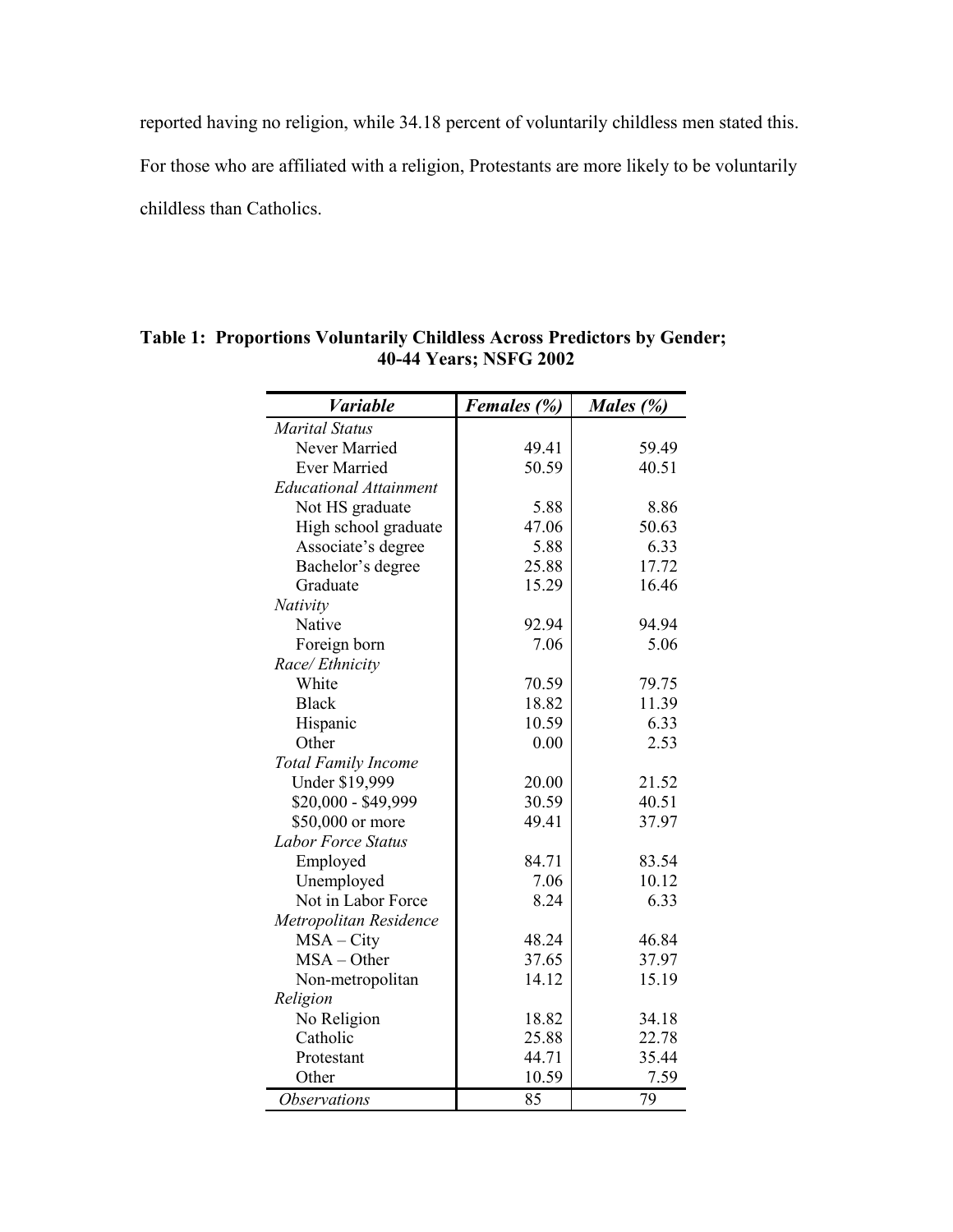| Percent Childless |  | 18.90 |
|-------------------|--|-------|
|-------------------|--|-------|

## (PRELIMINARY) DISCUSSION

 Overall, the voluntarily childless are more likely to be educated, employed, have relatively high total income, be native born and white, and live in metropolitan areas. This is the same for both males and females. However, there are still exists a gender gap in the proportion of men and women who are childless. A higher proportion of males than females are voluntarily childless. In addition, these females are more likely to be better educated with a higher total family income that their male counterpart.

For many people, choosing to not become parents is associated with an increase in stigma. Voluntarily childless individuals and couples are seen as less socially desirable, less nurturing, and less mature, as well as more selfish, materialistic and individualistic (Houseknecht, 1987; Callen, 1985; Veevers, 1980). However, although findings are not entirely consistent, child-free women appear to be more stigmatized for their childlessness than do males (Houseknecht, 1987). Men's masculinity is usually seen through their career and income accomplishments. For them to not want children is okay in the public eye. However, much of a woman's femininity is seen through them becoming a mother. McMahon (1995) argues that motherhood is symbolized through caring, self-sacrifice, and tenderness; all are also signs of femininity.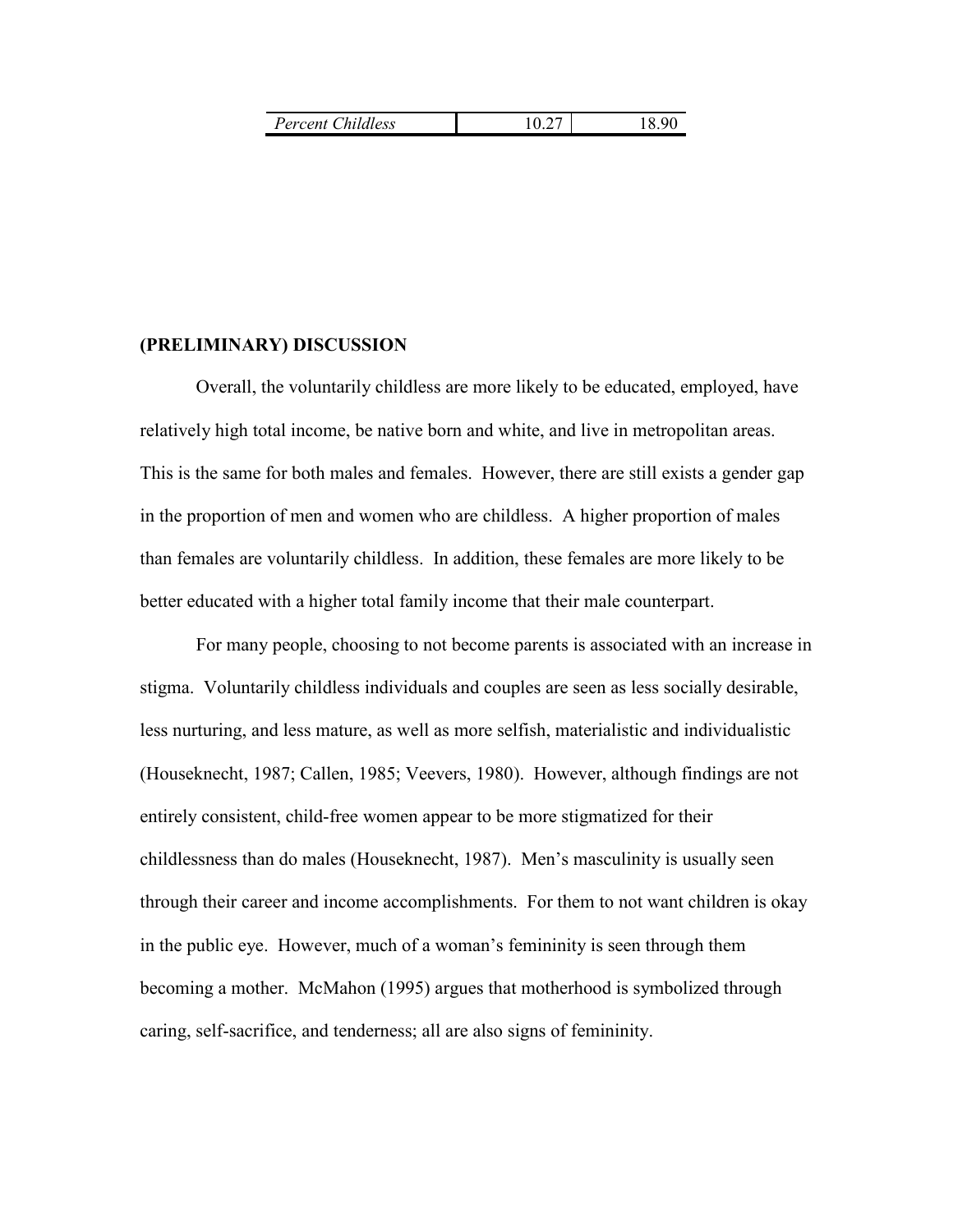However, for those childless women, they have to somehow show that they are also accomplished, although not by motherhood. These women who decide not to have children are usually more educated and obtain managerial or professional careers. It is through this path that they show where their achievements are. One can argue that career women do not want children or that childless career women understand the responsibilities of raising children will hinder their career prospects and therefore make the decision to not have children. However, research shows that most childless women do not deliberately choose to remain permanently childless (Goldin, 1991). As one woman states:

> "When I look back, I realize that I did not choose childlessness but I chose other things that gave meaning to my life. In other words, I decided on the conditions in which I could have a child but never made a real effort to create those conditions. Childlessness was an obvious outcome." (Wager, 2000: 393)

 The future of childless appears to be slowly increasing over time. However, with fertility levels already at replacement level in the United States, population policies may become more important when providing incentives for women to have children. In the next couples of decades, this area will have to be examined very closely. Also, as this paper provides evidence of, there exist gender differences in childlessness. With this area still relatively untouched, more work needs to be done to determine the exact causes of why and how more men are remaining childless. Although childlessness has been in the literature since the sixties, it is still a new and growing trend that deserves more attention.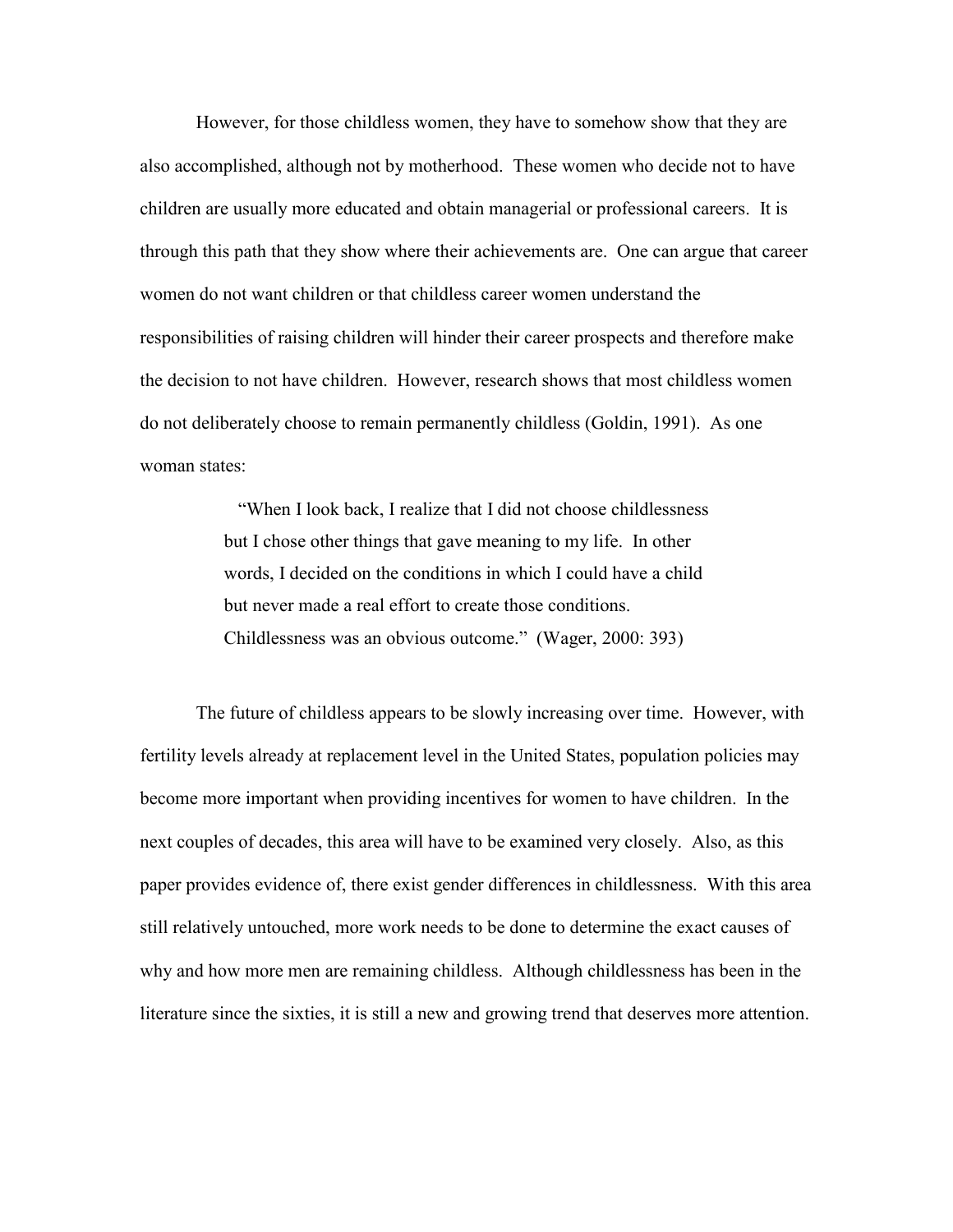### **REFERENCES**

- Abma, J., Chandra, A., Mosher, W., Peterson, L., & Piccinino, L. (1997). Fertility, family planning, and women's health: New data from the 1995 National Survey of Family Growth. National Center for Health Statistics. Vital Health Stat 23(19).
- Bachu, A. (1999). Is childlessness among American women on the rise? Population Division Working Paper, No. 37.
- Bloom, D. & Trussell, J. (1984). What are the determinants of delayed childbearing and permanent childlessness in the U.S.? Demography, 21,591-611.
- Boyd, R.L. (1989). Racial differences in childlessness: A centennial review. Sociological Perspectives, 32(2), 183-199.
- de Jong, G.F. & Sell, R.R. (1977). Changes childlessness in the Unites States: A demographic path analysis. *Population Studies*, 31(1), 129-141.
- Downs, B. (2003). Fertility of American Women: June 2002. Current Population Reports, U.S. Census Bureau, Washington, DC., 20-548.
- Goldin, C. Career and Family: College Women Look to the Past, in Gender and Family Issues in the Workplace. Francine Blau and Ronald Ehrenberg eds. 1997. New York: Russell Sage Foundation Press. P. (20-58)
- Heaton, T.B., Jacobson, C.K., & Holland, K. (1999). Persistence and change in decisions to remain childless, Journal of Marriage and the Family, 61(2), 531- 539.
- Hewlett, S.A. (2002). Creating a Life: Professional Women and the Quest for Children. New York: Miramax Books.
- Houseknecht, S.K. (1987). 'Voluntary childlessness', in Sussman, M.B. & Steinmetz, S.K. (eds) Handbook of Marriage and the Family, New York: Plenum Press, p. 369-395
- Ireland, M.S. (1994). Reconceiving Women: Separating Motherhood from Female Identity. New York: Guilford Press.
- Lafayette, L. (1995). Why Don't You Have Kids? Living a full life without parenthood. New York: Kensington Books.
- Lunneborg, P.W. (2000). The Chosen Lives of Childfree Men. New York: Bergin and Garvey.